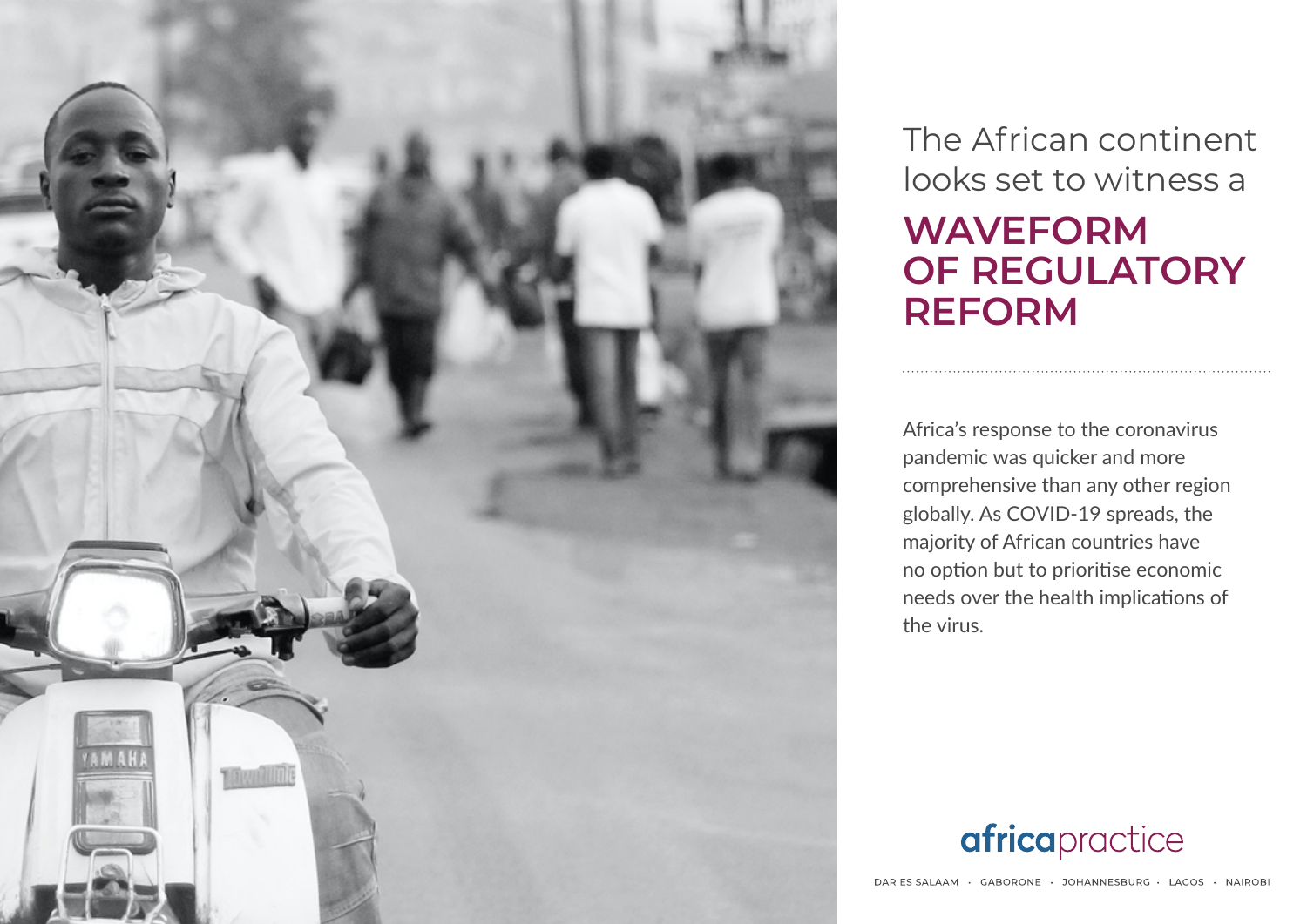

Since May, nations have been lifting mobility restrictions in order to resume economic activity. Case numbers have been climbing: it took 100 days to reach the first 100,000 cases, and less than 20 days for cases to jump to 200,000. Cases have since been rising at a rate of 10,000 per day to reach 303,000 by 22 June.

As with Europe, not all African nations have been equally affected. Mauritius is worthy of note. By 15 June restrictions had been lifted and the nation's famous white sandy beaches and blue lagoons were once again open to the public. Mauritius is among five nations where levels of testing have been the highest per capita on the continent. The others are South Africa, Djibouti, Seychelles and Cabo Verde.



The immediate policy priority for all governments has been to ramp up health capacity and spending to save lives and contain the virus outbreak. Increasing the number of tests has featured prominently in most strategies. So too has securing medical equipment and PPE. On 19 June, President Cyril Ramaphosa, in his capacity as Chairman of the African Union, launched the African Medical Supplies Platform (AMSP) - to enable AU member states to purchase certified medical equipment, such as diagnostic kits, personal protective equipment and clinical management devices, with increased cost effectiveness and volume aggregation as well as quota management.

There has been a lot of speculation as to whether relatively low infection rates in Africa are the result of demographics, prior experience fighting infectious disease, population density or other factors. No one yet knows; and with case numbers now climbing fast, no one dares speculate.

What appears to matter most are the actions of governments in aiding citizens to avoid risky situations and thereby reduce transmission levels.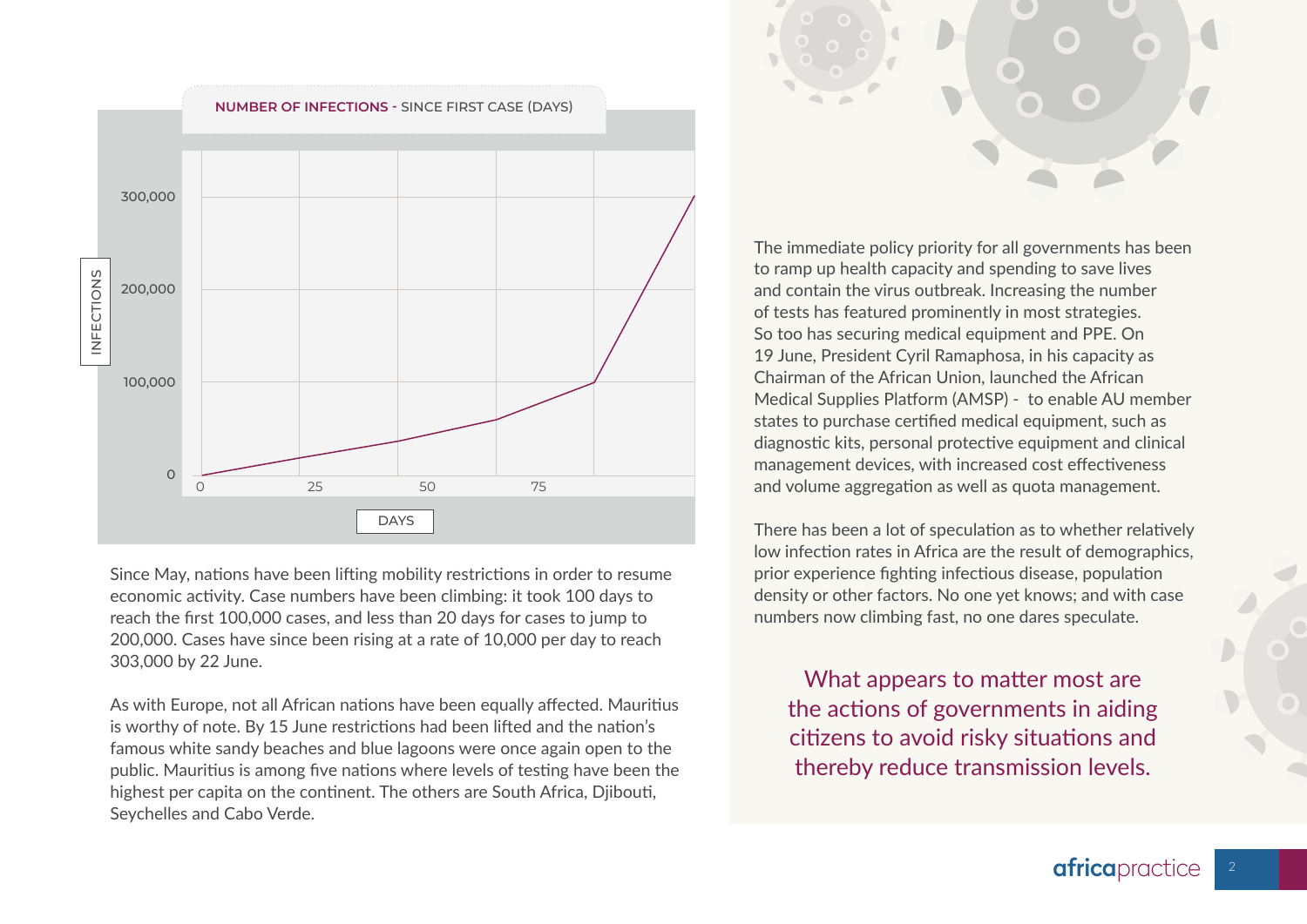# Economic **devastation**





Economic devastation has been universal, with tourism, hospitality and aviation grinding to a halt and other sectors such as mining, FMCG and agribusiness all impacted by trade disruptions and government restrictions. Car sales have collapsed, hitting automotive sectors in South Africa and Morocco particularly hard. Among notable victims is Kenya's horticulture sector, deprived of export markets to Europe because of international travel restrictions. Small traders, the backbone of many economies, have not been spared, with incomes falling by 80% since the introduction of lockdown measures in many cases. Meanwhile, acute financial market stress, commodity price volatility, including very low oil prices, compounded by currency weakness, have dramatically reduced governments' revenues.

The IMF forecasts that growth in sub-Saharan Africa will drop to - 1.6% in 2020, the lowest level on record.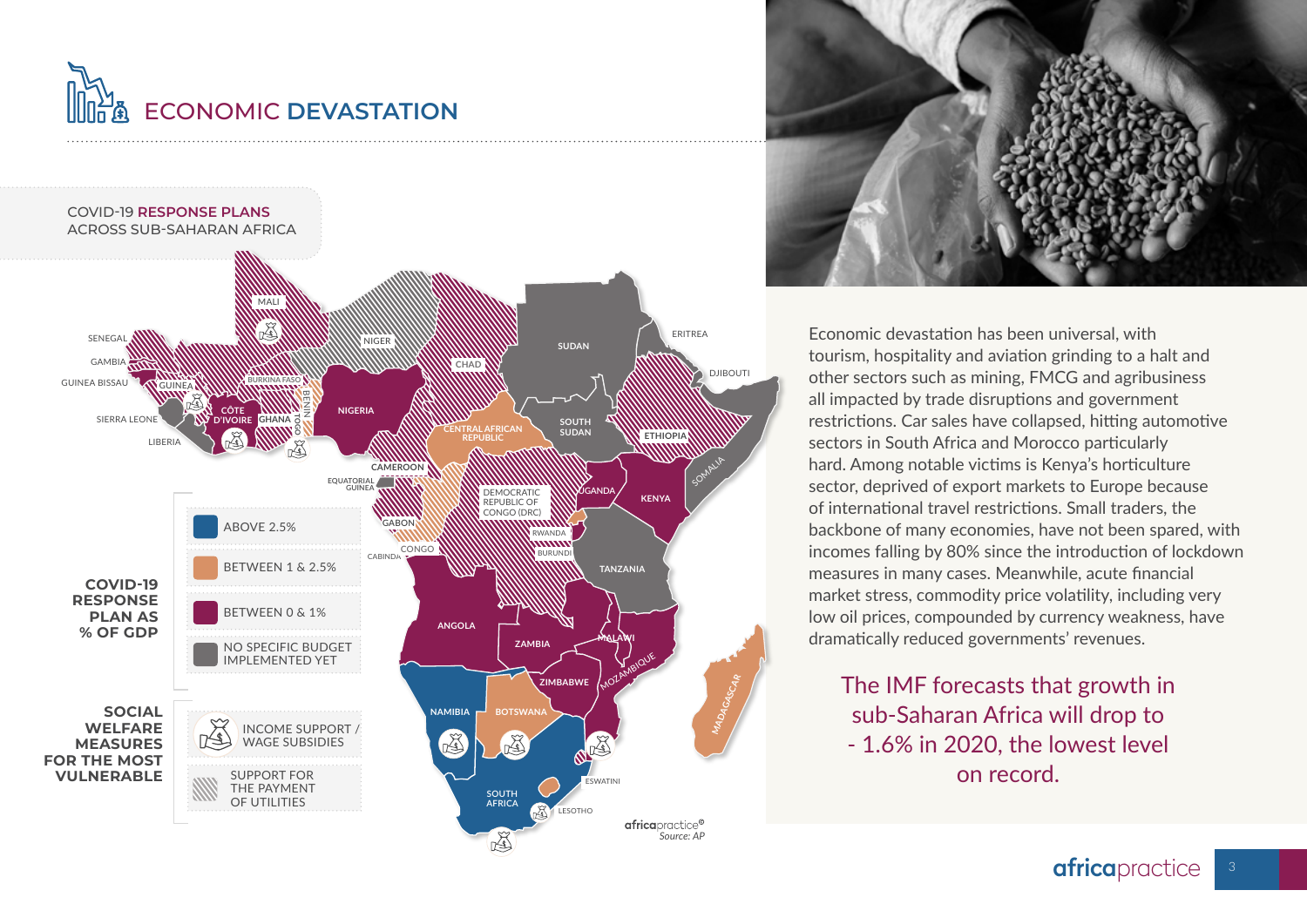

Aside from efforts to ramp up health capacity, many African governments have also been offering fiscal policy support to aid economic recovery.

Ghana became the first sub-Saharan African country to cut interest rates, followed by Kenya, where the central bank has worked with commercial banks to provide relief to individual and corporate borrowers.

> Across sub-Saharan Africa, 28 countries implemented tax relief measures, while 16 have adapted their regulations to encourage mobile money transactions.

In Togo, the government has introduced Novissi, a digital cash transfer program that sends funds to citizens through mobile money. According to Anit Mukherjee, policy fellow at the Center for Global Development and co-author of the centre's recent report on state-powered digital payments schemes, as of mid-April, over 1.1 million Togolese citizens - 13% of the population - had registered for Novissi with around 450,000 people (65% of whom were women) proving eligible beneficiaries and receiving up to 35% of the minimum wage.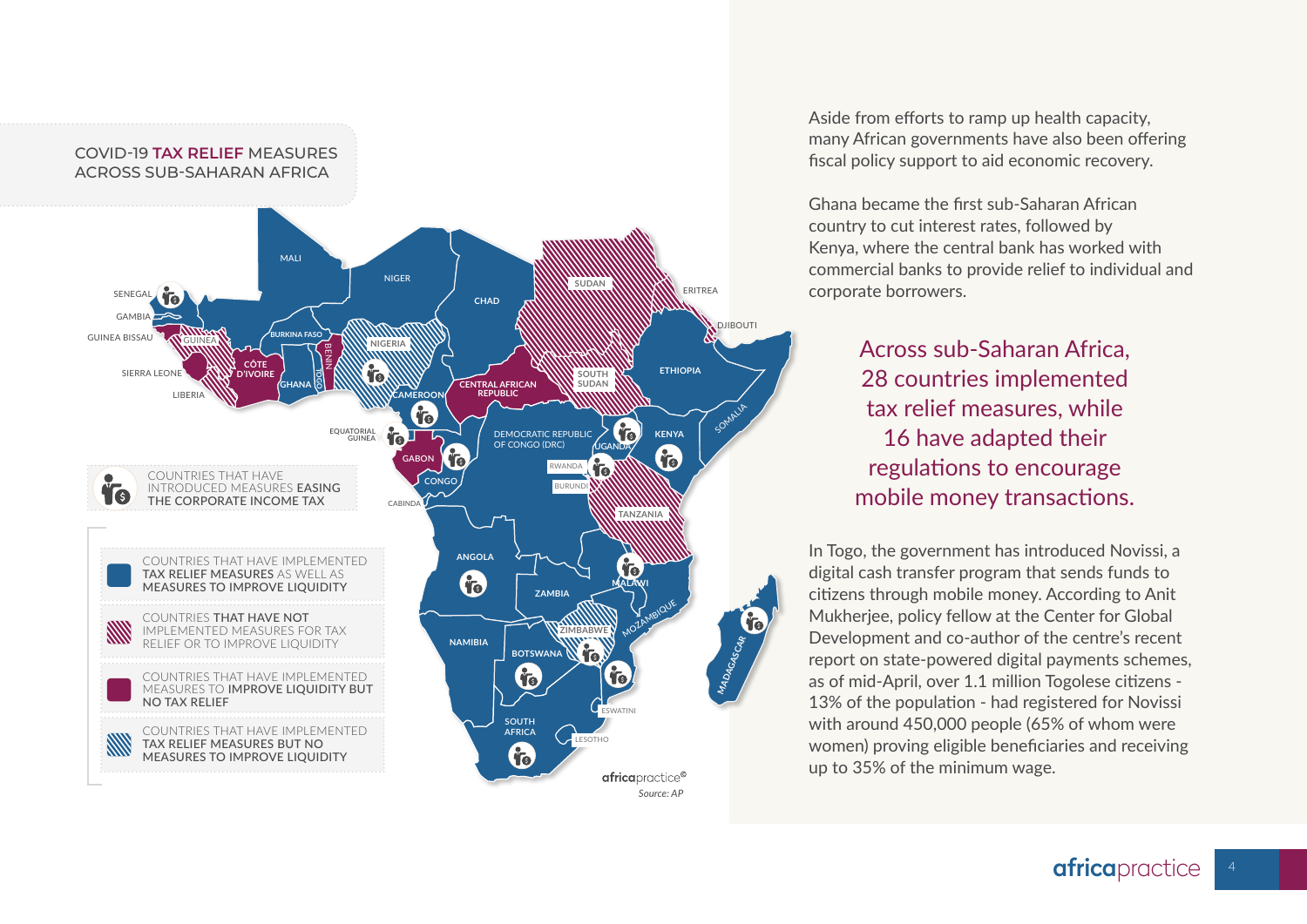

## State-owned enterprises **debt & liabilities**



**SELECTED SSA SOE LIABILITIES** (PERCENTAGE OF GDP)



In the medium term African markets must introduce measures to stimulate growth while also managing fiscal deficits. Balancing the impetus for localisation and import substitution with the need to grow regional and continental trade, will challenge leaders. The two are not incompatible. Without greater regional trade, efforts to restore growth on the continent will be anaemic. Set to start in July 2020 but postponed to January 2021, the African Continental Free Trade Area (AfCFTA) will be a welcome stimulus for Africa's post-coronavirus recovery.

Tough choices lie ahead for African governments, including whether or not to withhold financial relief to established industries that offer little or no promise of long term sustainable growth, that offer little or no promise of long term sustainable growth, like fossil fuels or physical retailing, because of creative disruption from other quarters.

Choosing which industries to support and which to abandon in an effort to structurally transform an economy will test leadership in the coming months. Administrations will want to closely review the role of their parastatals and state-owned enterprises (SOEs). Some SOEs will be called on to assume ownership of ailing private companies, while other debt-laden ones will be quietly merged or abandoned.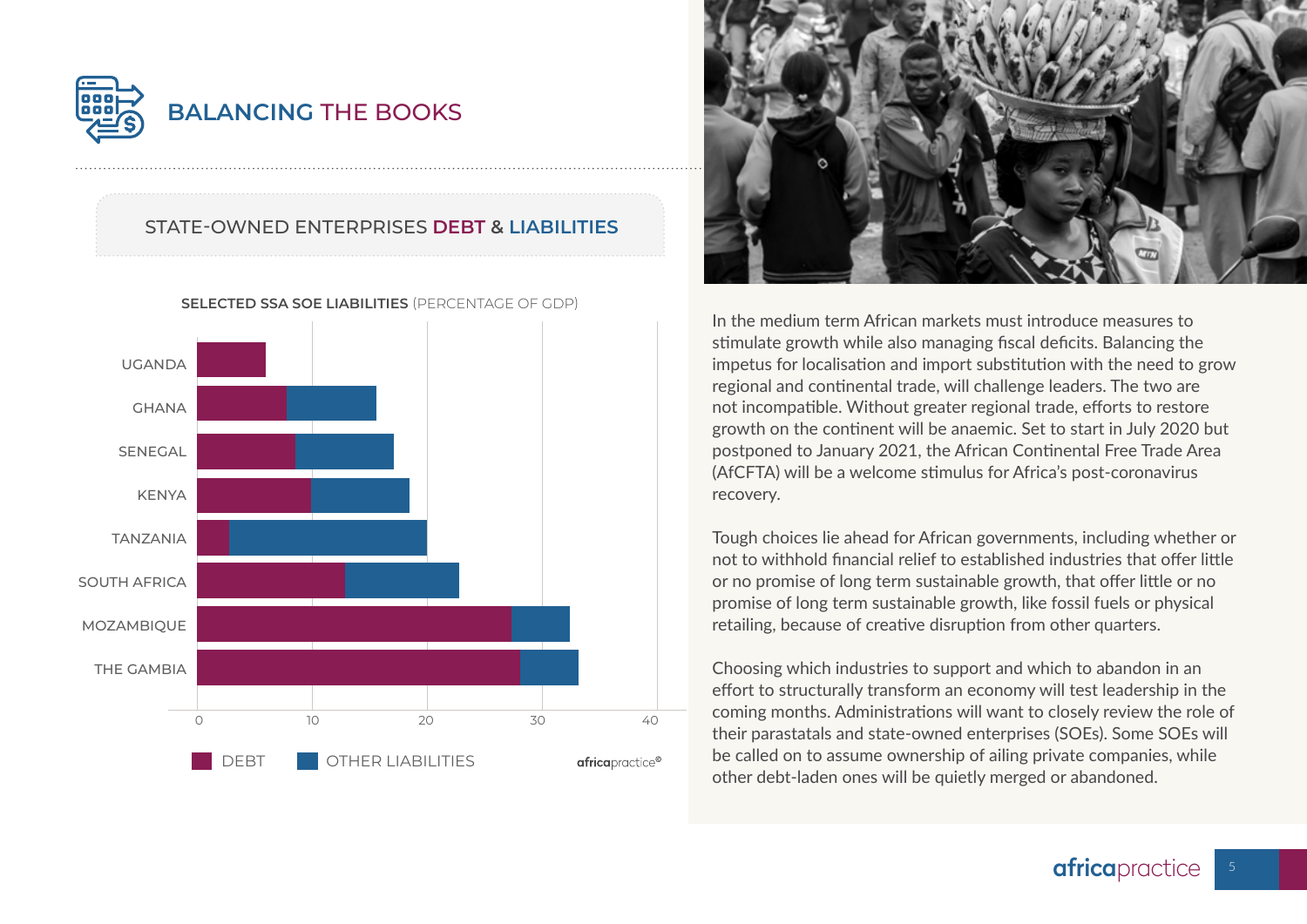

Globally, we have seen welcome levels of support from traditional lenders such as the IMF, the World Bank, G20 finance ministers and non-concessional lenders, particularly China - providing both medical assistance, financial stimulus and debt relief to African nations. The G20 group of wealthiest countries in the world including China, have granted 40 African nations a debt repayment holiday up to the end of 2020, and possibly longer. That debt is estimated at USD 20bn in total, still leaving more than USD 56bn to pay, according to Beijing-based consultancy Development Reimagined.

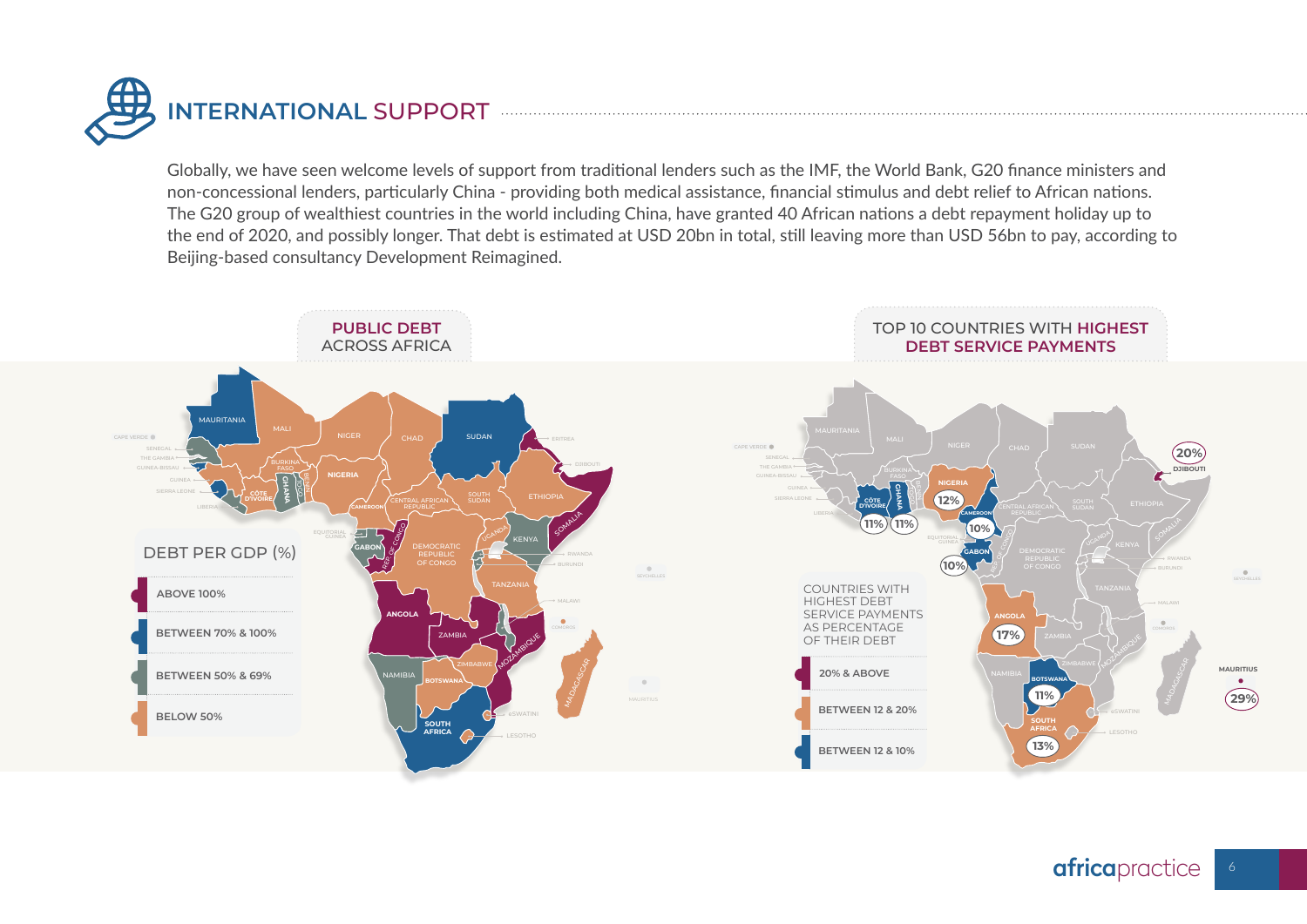

After years of creeping liberalisation, the state is now stepping in as employer of last resort, insurer of last resort and in some cases, shareholder of last resort. Judging at what point state intervention crowds out private enterprise is a debate that will occupy African societies over the next decade. The degree to which societies are prepared to cede their privacy in return for health protection will also occupy citizens. Some will accept state surveillance, while others will take to the streets to resist it.



Each nation will set a recovery path, and each will want to tune its engine differently. Whatever strategy they adopt, it seems clear that demand for public services will increase, and levels of private consumption will decrease. After the worst of the emergency is over, governments will reduce spending and introduce new duties and taxes to plug deficits. Companies that operate across multiple jurisdictions will find themselves having to navigate a plethora of different regulatory regimes. Engagement with policy-makers and regulators will assume a higher priority for industry in this new environment. The regulation that emerges in each country, or in each city, will depend on the quality of dialogue between government and civil society, and the administrative capacity of governments and municipalities, among other things.



When it comes to trade, policymakers in many nations appear minded to address a steep decline in their countries' exports by curbing imports and forcing the reshoringof supply chains. Such measures fail to recognise how important the international integration of supply chains has been for reducing the proportion of people living in extreme poverty - from 43% in 1980 to 10% in 2015.